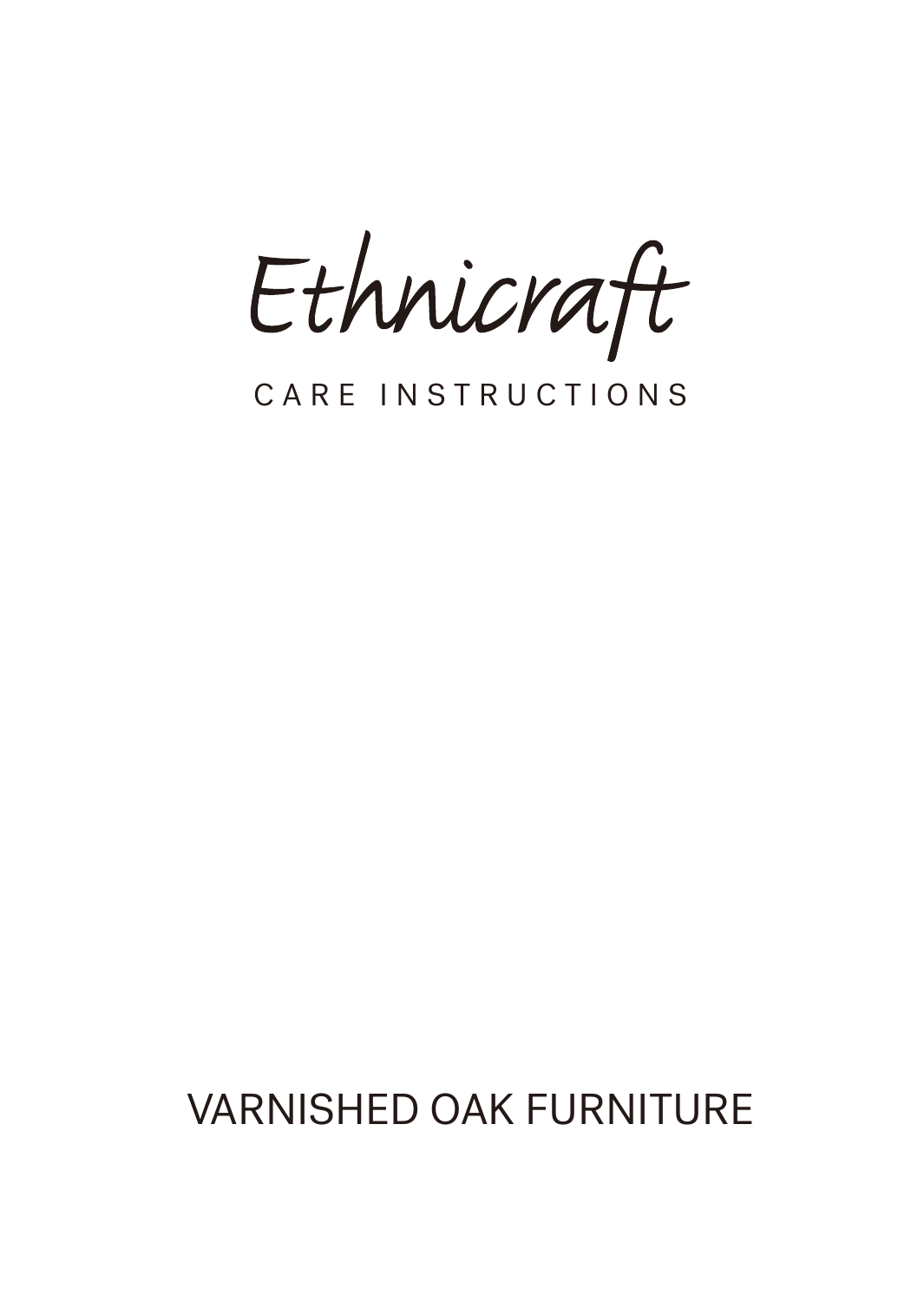### ABOUT US

#### TIMELESS DESIGN

All our designs are intentionally timeless. They withstand trends and associate well with different styles, and they can be passed on from one home to the next, carrying over the stories of one lifetime into another. Our collections go back to the essence of what we believe is good design: pieces full of character, made from quality materials that ages beautifully. We love that solid wood evolves with the years as it carries the marks of life.

#### THE BEAUTY OF SOLID WOOD

The beauty of natural materials lies in its peculiarities and imperfections. Variations in the wood grain and color, knots, medullary rays and other natural characteristics are inherent. These are far from flaws, but an intricate part of its character. We believe that these imperfections contribute to the charm of our products.

#### **CRAFTSMANSHIP**

Outstanding craftmanship is at the core of our brand, and behind the simplicity of our pieces lies a constant drive for innovation. Incorporating advanced techniques to our process of creation, each new design is revised and reworked to the last detail: every curve, texture and line reflects our design values.

Ethnicraft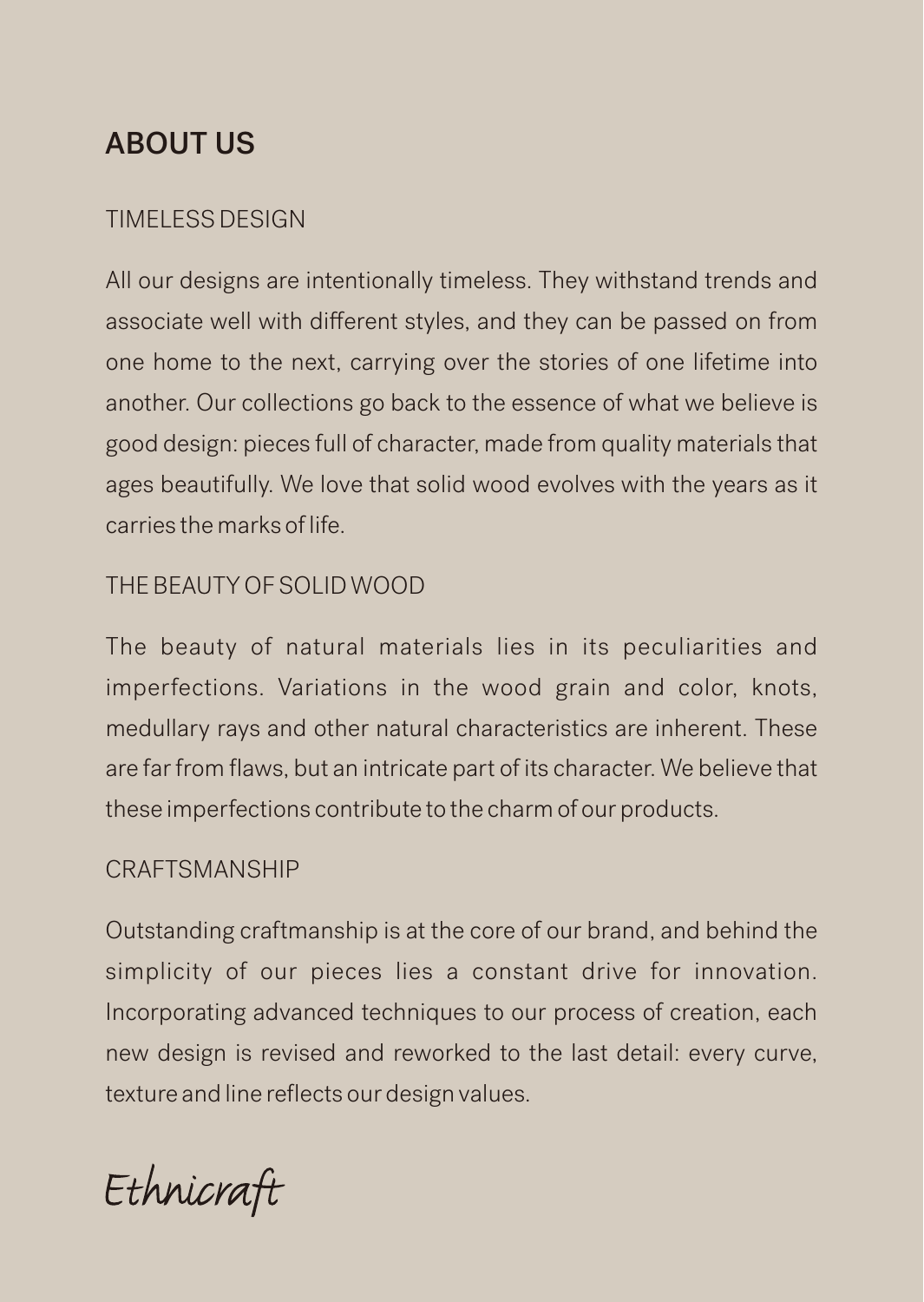# CARE INSTRUCTIONS

Ethnicraft designs furniture that adapts well to the hydrometrical conditions of its environment, although some cracking or movement may occur. Please do not be alarmed, this is a normal response to the furniture's environment.

Your oak furniture is varnished. Varnish offers a good protection against stains, even though with this preventive and extensive treatment, spills should be removed immediately.

#### REGULAR CARE

For regular dusting, use a dry cloth. For cleaning or in case of a spill, use a damp cloth and natural soap. Wipe in the direction of the grain. Do not use soap containing detergent or other chemicals. Dry with a soft clean cloth to prevent spotting.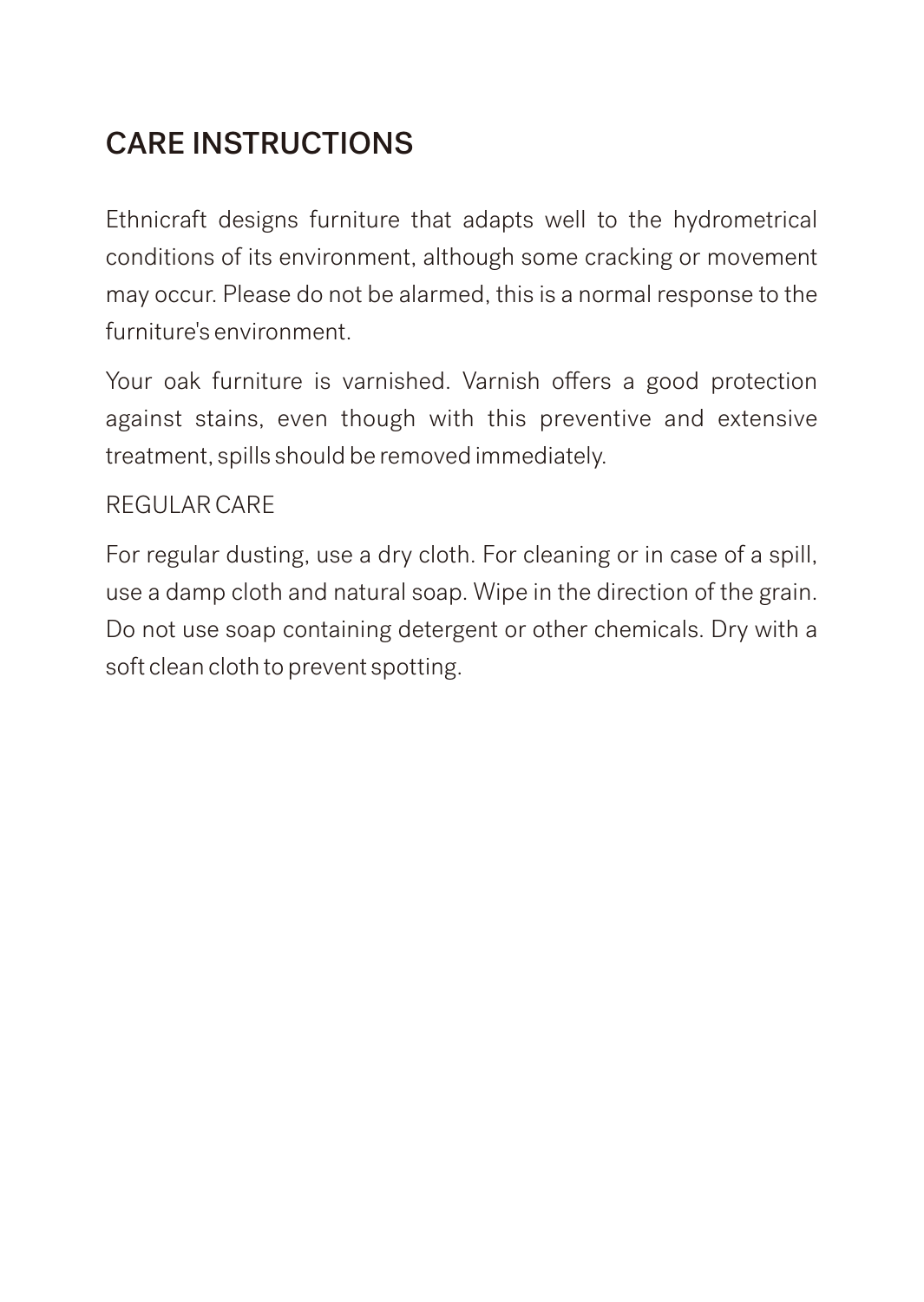# METAL STRUCTURE

We advise the following:

- Dust regularly using a soft dry cloth.
- For a more thorough cleaning, use mild soap and warm water. Rinse with clean water and wipe dry.
- Do not use steel wool, sandpaper, mineral acid, bleach, or chlorine cleaners on metal surfaces.
- Do not drag the furniture along the floor, as it might damage the protective coating, cause rusting or leave permanent marks on the floor
- Always lift the furniture when moving them from place to place.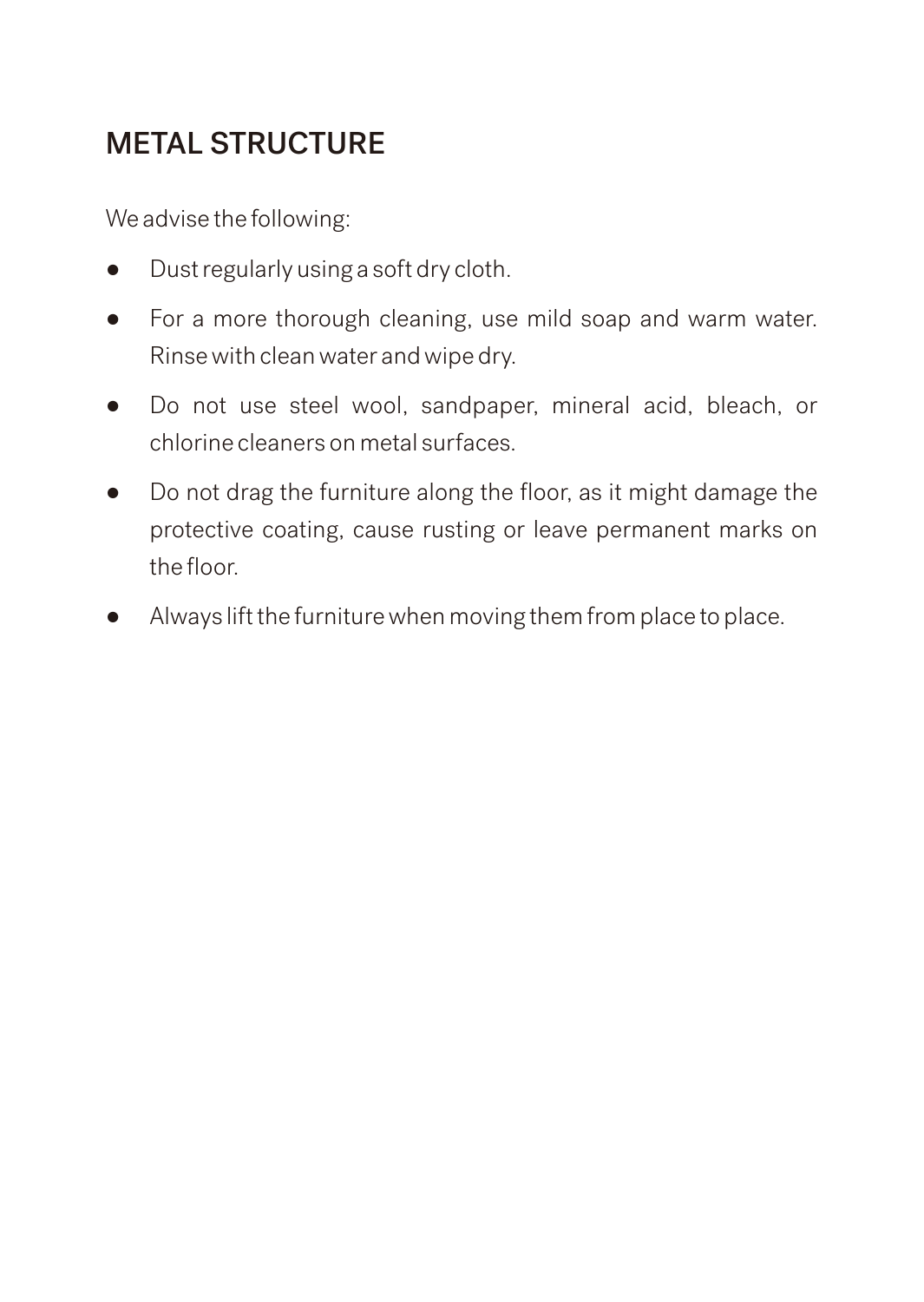# TIPS & TRICKS

- All Ethnicraft products are intended for indoor use only.
- Recommended humidity in the room: between 40% and 60%.
- Ideal room temperature: 21°C during the day, not below 14°C at night.
- To prevent color differences: do not place your furniture in direct sunlight, move objects placed on the furniture from time to time and open your extendable table on a regular basis.
- Avoid exposure to extreme conditions: do not place furniture near heating sources or air-conditioned spaces.
- To prevent staining, we recommend that any spills be removed immediately.
- When cleaning the surface, always work in the direction of the wood grain.
- Use place mats to prevent hot pots and pans, or cold glasses and bottles, from leaving marks on the furniture.
- Do not drag the furniture along the floor, always lift the furniture when moving.
- Always ensure water and solutions used to clean the floor do not come in contact with the furniture's base, as it might leave permanent marks.